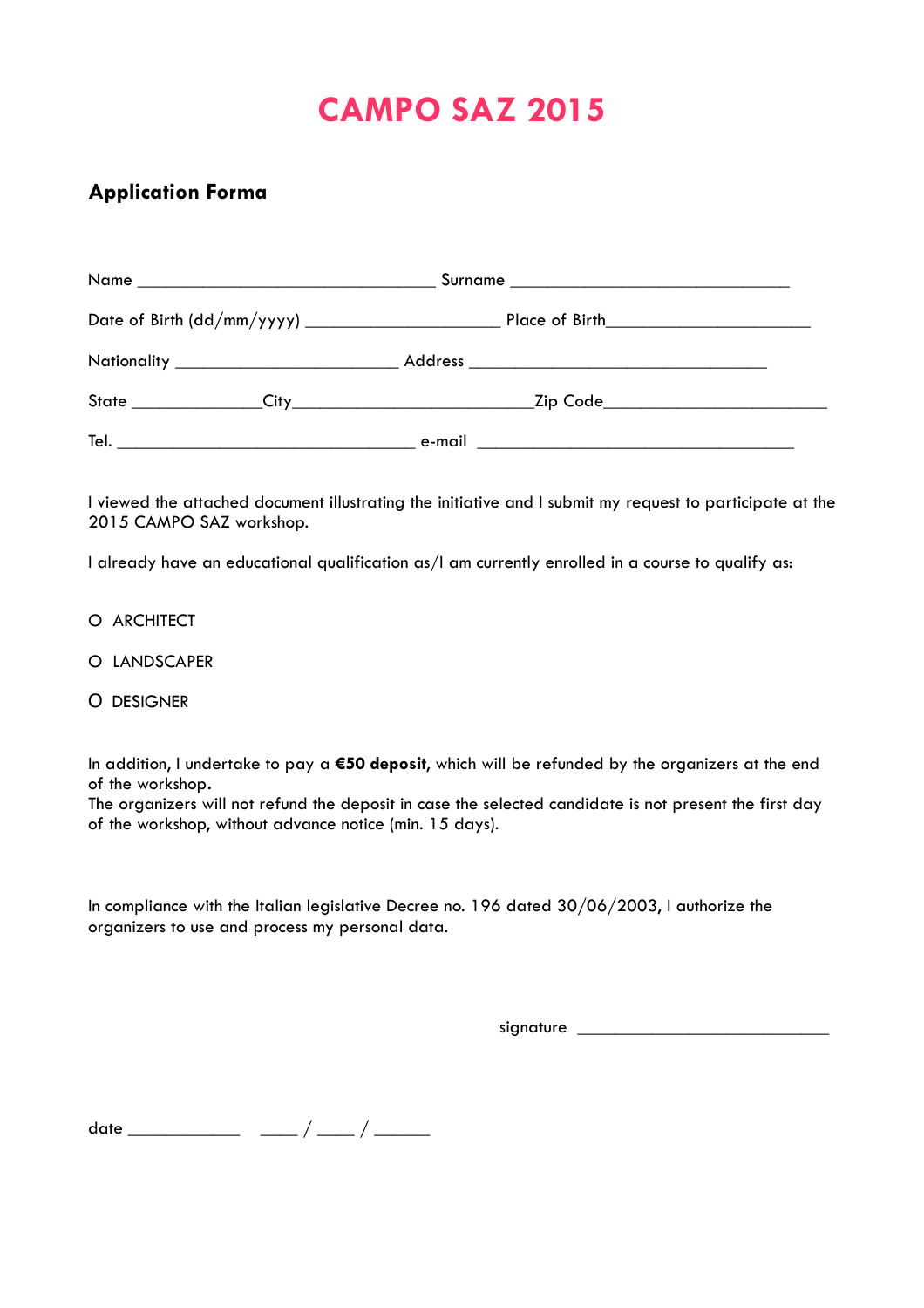#### **ITALIAN PERSONAL DATA PROTECTION CODE**

#### **Legislative Decree no. 196 of 30 June 2003**

#### **Section 13 (Information to Data Subjects)**

The data subject as well as any entity from whom or which personal data are collected shall be preliminarily informed, either orally or in writing, as to: a) the purposes and modalities of the processing for which the data are intended;

b) the obligatory or voluntary nature of providing the requested data; c) the consequences if (s)he fails to reply;

d) the entities or categories of entity to whom or which the data may be communicated, or who/ which may get to know the data in their capacity as data processors or persons in charge of the processing, and the scope of dissemination of said data; e) the rights as per Section 7; f) the identification data concerning the data controller and, where designated, the data controller's representative in the State's territory pursuant to Section 5 and the data processor. If several data processors have been designated by the data controller, at least one among them shall be referred to and either the site on the communications network or the mechanisms for easily accessing the updated list of data processors shall be specified. If a data processor has been designated to provide responses to data subjects in case the rights as per Section 7 are exercised, such data processor shall be referred to. 2. The information as per paragraph 1 shall also contain the items referred to in specific provisions of this Code and may fail to include certain items if the latter are already known to the entity providing the data or their knowledge may concretely impair supervisory or control activities carried out by public bodies for purposes related to defence or State security, or else for the prevention, suppression or detection of offences. 3. The Garante may issue a provision to set out simplified information arrangements as regards, in particular, telephone services providing assistance and information to the public. […]

#### **Section 4 (Definitions)**

1. For the purposes of this Code, a) "processing" shall mean any operation, or set of operations, carried out with or without the help of electronic or automated means, concerning the collection, recording, organisation, keeping, interrogation, elaboration, modification, selection, retrieval, comparison, utilization, interconnection, blocking, communication, dissemination, erasure and destruction of data, whether the latter are contained or not in a data bank; b) "personal data" shall mean any information relating to natural or legal persons, bodies or associations that are or can be identified, even indirectly, by reference to any other information including a personal identification number; c) "identification data" shall mean personal data allowing a data subject to be directly identified; d) "sensitive data" shall mean personal data allowing the disclosure of racial or ethnic origin, religious, philosophical or other beliefs, political opinions, membership of parties, trade unions, associations or organizations of a religious, philosophical, political or trade-unionist character, as well as personal data disclosing health and sex life; [...] f) "data controller" shall mean any natural or legal person, public administration, body, association or other entity that is competent, also jointly with another data controller, to determine purposes and methods of the processing of personal data and the relevant means, including security matters; [...] l) "communication" shall mean disclosing personal data to one or more identified entities other than the data subject, the data controller's representative in the State's territory, the data processor and persons in charge of the processing in any form whatsoever, including by making available or interrogating such data; m) "dissemination" shall mean disclosing personal data to unidentified entities, in any form whatsoever, including by making available or interrogating such data; [...]

#### **Section 7 (Right to Access Personal Data and Other Rights)**

1. A data subject shall have the right to obtain confirmation as to whether or not personal data concerning him exist, regardless of their being already recorded, and communication of such data in intelligible form.2. A data subject shall have the right to be informed a) of the source of the personal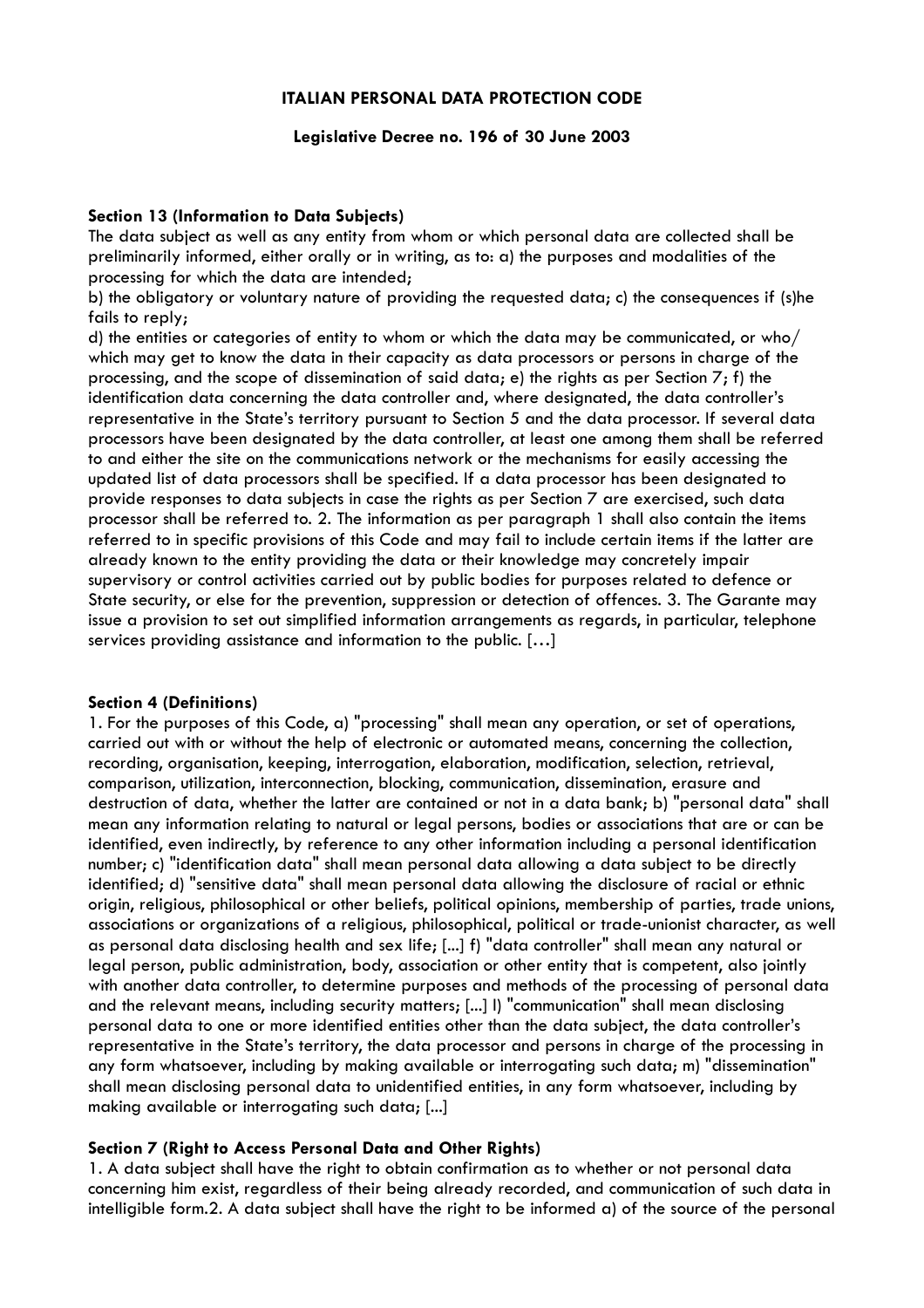data; b) of the purposes and methods of the processing;

c) of the logic applied to the processing, if the latter is carried out with the help of electronic means; d) of the identification data concerning data controller, data processors and the representative designated as per Section 5(2);

e) of the entities or categories of entity to whom or which the personal data may be communicated and who or which may get to know said data in their capacity as designated representative(s) in the State's territory, data processor(s) or person(s) in charge of the processing. 3. A data subject shall have the right to obtain a) updating, rectification or, where interested therein, integration of the data; b) erasure, anonymization or blocking of data that have been processed unlawfully, including data whose retention is unnecessary for the purposes for which they have been collected or subsequently processed; c) certification to the effect that the operations as per letters a) and b) have been notified, as also related to their contents, to the entities to whom or which the data were communicated or disseminated, unless this requirement proves impossible or involves a manifestly disproportionate effort compared with the right that is to be protected. 4. A data subject shall have the right to object, in whole or in part,

a) on legitimate grounds, to the processing of personal data concerning him/her, even though they are relevant to the purpose of the collection; b) to the processing of personal data concerning him/ her, where it is carried out for the purpose of sending advertising materials or direct selling or else for the performance of market or commercial communication surveys.

#### **Section 25(Bans on Communication and Dissemination)**

1. Communication and dissemination shall be prohibited if an order to this effect has been issued by either the Garante or judicial authorities, as well as a) with regard to personal data that must be erased by order, or else upon expiry of the term referred to in Section 11(1), letter e), b) for purposes other than those specified in the notification, whenever the latter is to be submitted. 2. This shall be without prejudice to communication and dissemination of the data as requested, pursuant to law, by police, judicial authorities, intelligence and security agencies and other public bodies according to Section 58(2), for purposes of defence or relating to State security, or for the prevention, detection or suppression of offences.

 $firma$   $\_\_$ 

\_\_\_\_\_\_\_\_\_\_\_\_ lì \_\_\_\_ / \_\_\_\_ / \_\_\_\_\_\_

### **Motivation Letter (\*)**

(\*) The candidate may indicate, using solely the space below, his/her main reasons to participate in the workshop.